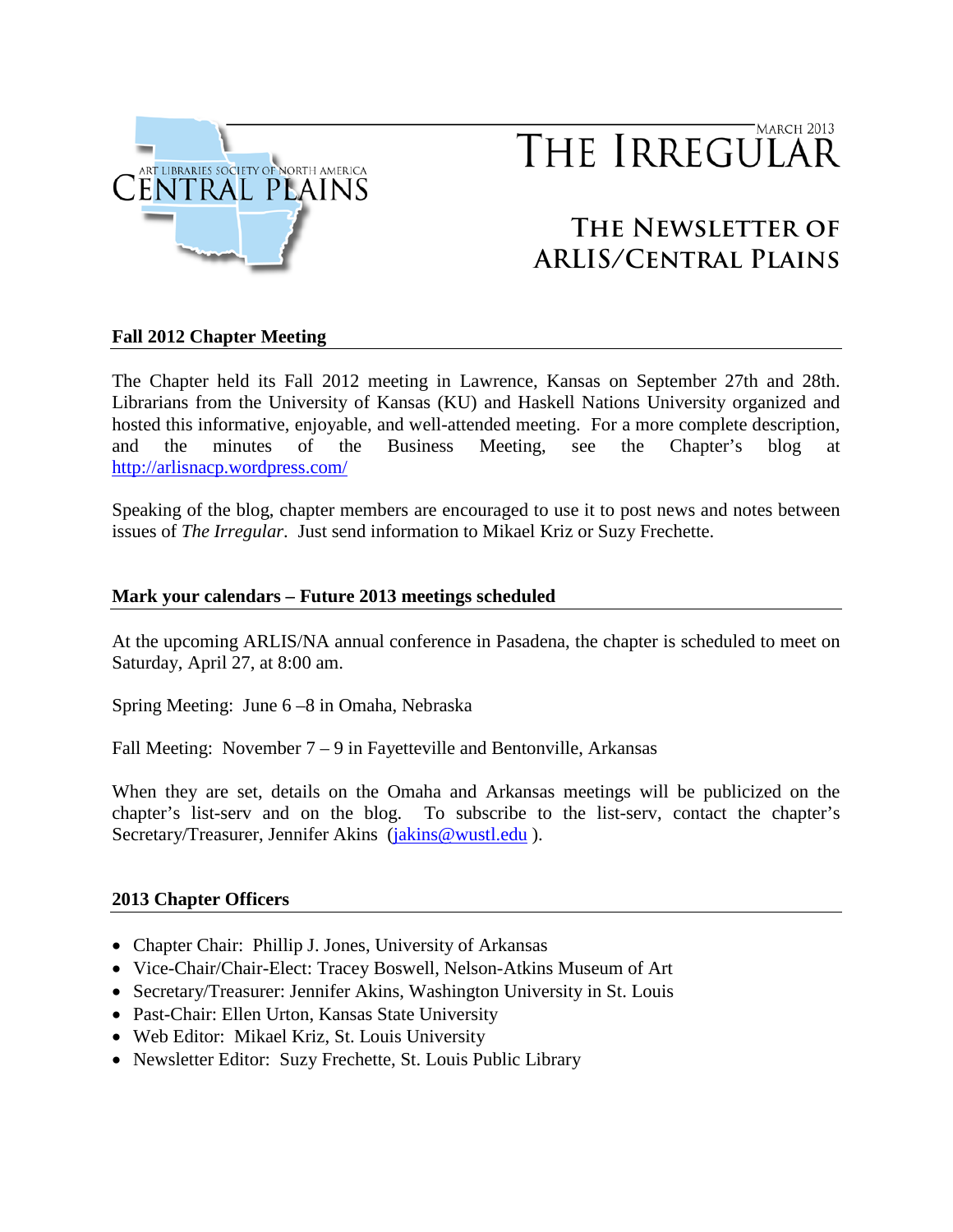# **Travel award**

This year's Conference Travel Grant has been awarded to Tracey Boswell, our Vice-Chair/Chair-Elect. This grant is funded by chapter dues to help defray the cost of travel to the ARLIS/NA annual conference by a chapter officer. After the conference, Tracey will submit a brief report about her activities; it will appear here in the next issue. Congratulations, Tracey!

## **Message from the ARLIS/NA Chapters Liaison**

Hello Central Plains Chapter!

I thought I'd share some of my notes from recent Executive Board conference calls, especially items that relate to chapters.

a) Much of the discussion has revolved around finalizing details for the upcoming conference in Pasadena. I would encourage all of you to take a look at the conference website and blog for upto-date information about registration, hotel reservations, the program, tours, workshops, special events, and exhibits. As part of the Pasadena team, I'm really proud of how everything is all coming together, and I think anyone who attends will have a great conference.

Your chapter has a meeting time slot of 8 am - 9 am on Saturday, April 27. Yes, that's pretty early, but I find chapter meetings to be a good opportunity for networking, as well as getting some chapter business accomplished. Hopefully you'll also find fun ways to socialize outside of the chapter meeting, perhaps at one of the exhibits' coffee breaks or the convocation reception!

b) The Board has been looking ahead to future conferences. Planning is well underway for Washington DC in 2014; we're ironing out a location in Texas (Fort Worth or Austin) for 2015; and we're considering proposals for 2016. Jon Evans continues to work with folks at VRA to see if we might have another joint conference, possibly in 2016.

c) At the annual conference, several people will be rotating off the Executive Board, myself included. Sarah Sherman will be your new Chapter Liaison. You may know her as one of the program co-chairs for Pasadena, and a past chair of the Southern California chapter. She's been a lot of fun to work with, and I know she'll be a wonderful chapters liaison.

That's all for now! Feel free to contact me at **lbliss@rohan.sdsu.edu** if you have any questions. Looking forward to seeing many of you in Pasadena!

Laurel Bliss ARLIS/NA Chapters Liaison Fine Arts Librarian San Diego State University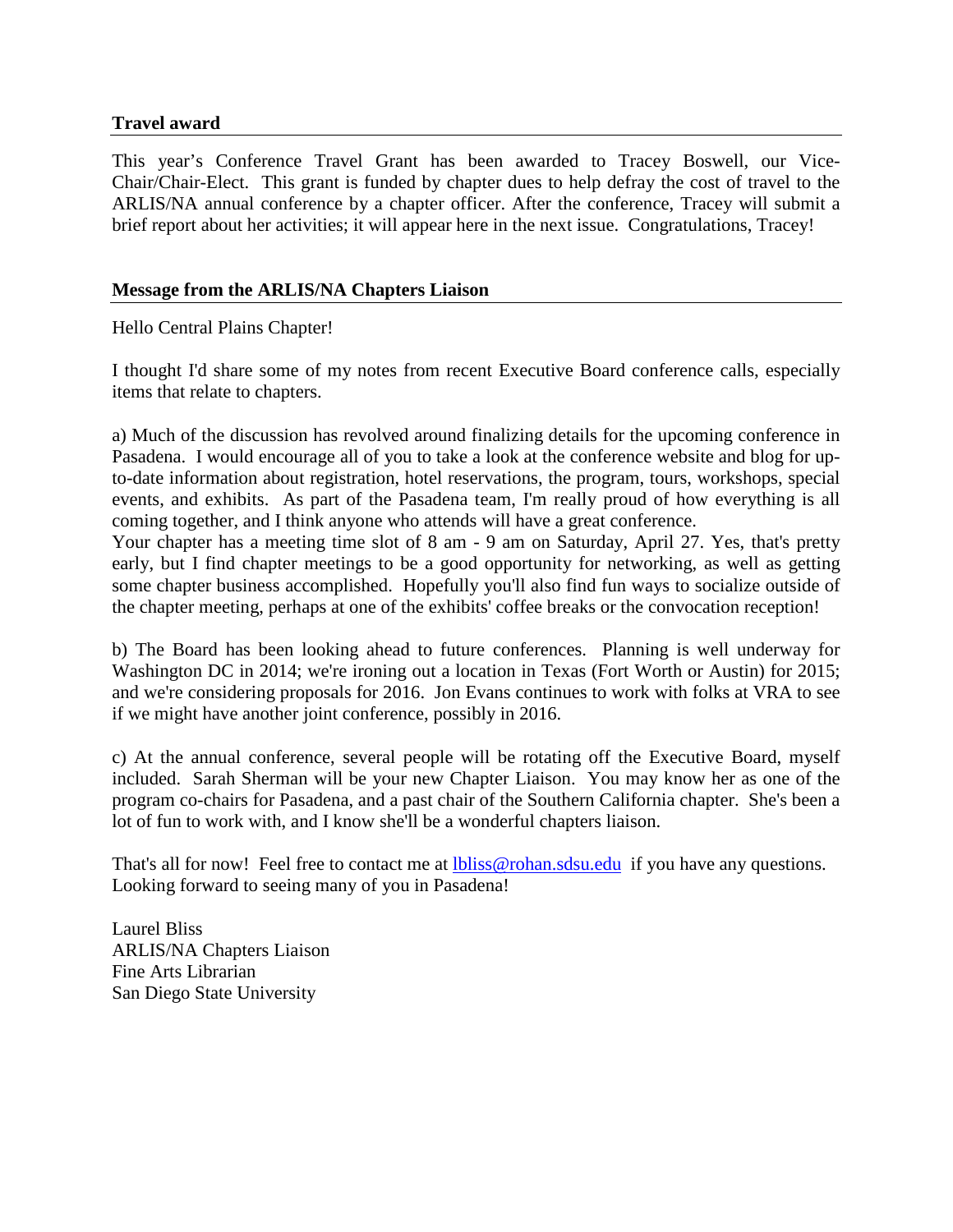#### **ARKANSAS**

**Phil Jones** reports that the Fine Arts Library at the University of Arkansas has acquired a new evening staff member, library specialist Terry Wynn. Terry began work in September. Phil has also laid the groundwork for the fall meeting in Fayetteville and Bentonville, Nov. 7–9 of this year.

**Catherine Petersen** sends this report from Bentonville: Crystal Bridges Museum and Library had a highly successful first full year (January 2012 – January 1, 2013) welcoming over 565,000 Museum guests and 17,000 Library visitors. Librarians Catherine Petersen and Jason Dean presented 12 very well attended library specific programs and 3 Museum/gallery talks. The librarians also curated 4 rare book library display case exhibits highlighting books and ephemera related to our first year gallery exhibitions.

Crystal Bridges Library is excited to share the Museum's first online digital exhibition, "Fruit-Full" Arkansas: Apples. Created in partnership with University of Arkansas Libraries, the selections for this exhibit of sixty-nine browsable or searchable items include images of apples from fifteen Crystal Bridges Museum of American Art Library books of color plates published between 1851 and 1922 and an array of materials from the University Libraries Special Collections manuscripts and book collections including folklore class reports, folk customs, poetry, and souvenir booklets of Bentonville and Northwest Arkansas. Using OCLC's CONTENTdm digital content management system, the permanent exhibit resides as part of University Libraries Special Collections Digital Collections but can be accessed from the Museum Library website at [http://scipio.uark.edu/cdm4/index\\_Apples.php?CISOROOT=/Apples](http://scipio.uark.edu/cdm4/index_Apples.php?CISOROOT=/Apples) **Heather Hays**, full time reference librarian at the Bentonville Public Library, is on board as our new part time weekend and evening librarian.

Please visit us at Crystal Bridges soon; we especially enjoy welcoming our ARLIS friends!

#### **KANSAS**

**Susan Craig** advises that the Murphy Art & Architecture Library at KU has "almost" recovered from the disastrous flood that occurred August 1, 2012. The restored library facility reopened September 17 with new carpet, tile, ceilings, and walls. It took several months to get all the books that had been sent for treatment or stored offsite during the rebuilding back into the library and even longer to get the material reshelved. Just recently, carpenters installed the office cupboards and mini-kitchen so staff can once again find office supplies and make a cup of coffee. She and her staff send thanks to everyone for their notes of encouragement and support, and for filling the ILL requests that were generated while their collection was unavailable.

Susan will miss the Pasadena conference due to a three-week collection development/reference trip to France in April. She'll be visiting Paris, Dijon, Lyon, Avignon, Aix, Nice, and various museums along the French Riviera. Any personal recommendations for sights, shops, or restaurants would be welcome.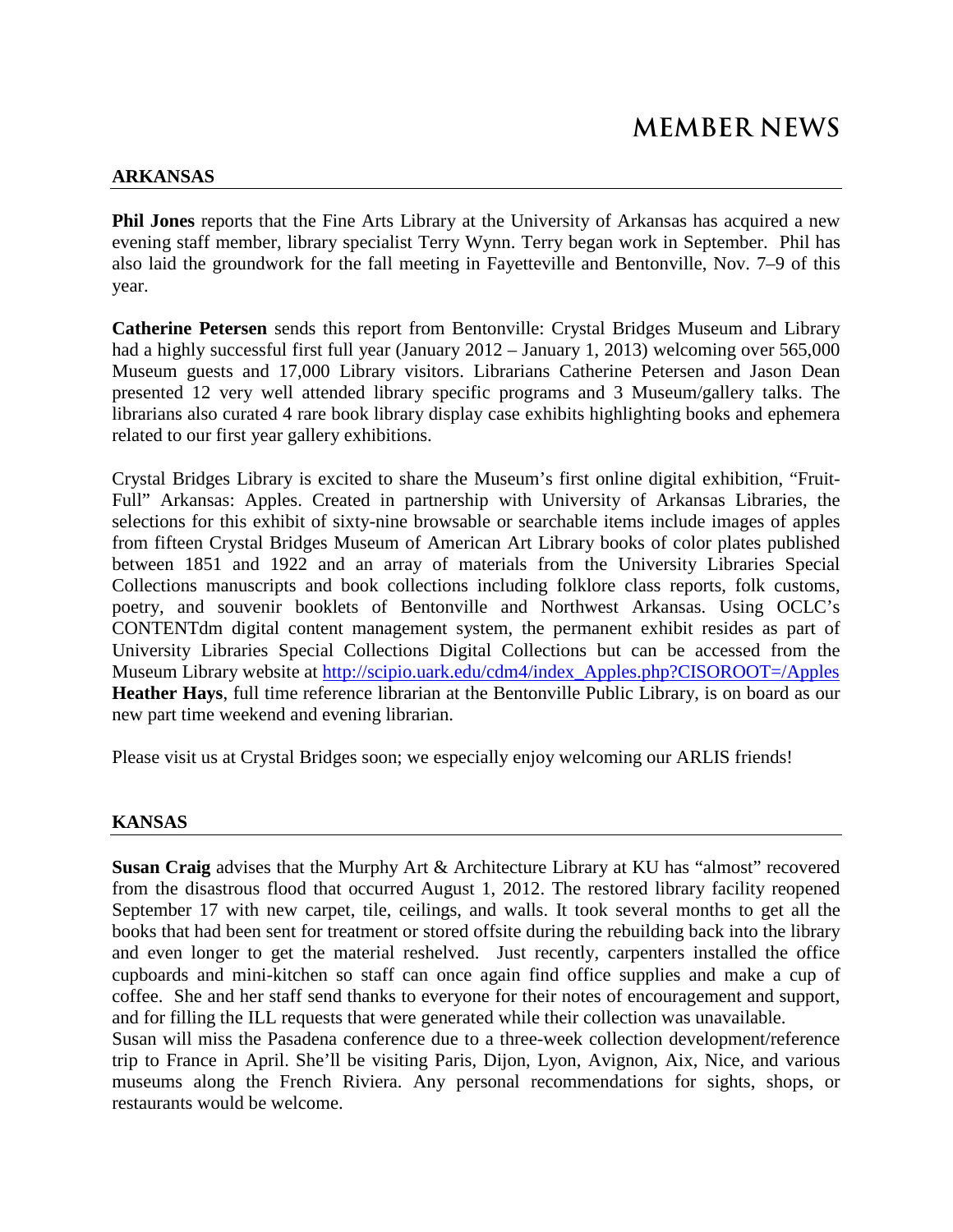**Marilyn Russell** announces that she has officially retired as Library Director at Haskell Indian Nations University in Lawrence. The university gave her a grand retirement party on December 18, 2012. Over 125 folks attended including many ARLIS/CP members and other librarians. She remains, however, as an adjunct professor in the Humanities department, teaching two sections of Native Arts and Culture. She plans to continue teaching for a while yet, and looks forward to seeing chapter members at the ARLIS/NA annual conference in Pasadena.

On the personal side, Mari has a second home in Santa Fe, NM now. It is basically an art studio with living quarters; she visits at least once a month and will spend part of the summer there. She also will be travelling to the Isle of Iona and Glasgow, Scotland; to Dublin, Ireland; and to Hawarden, Wales this summer. She is attending a Pilgrimage Retreat in Iona, going to art museums and historic sites in Glasgow and Dublin, and taking two courses at the Gladstone Library in Hawarden, Wales.

#### **MISSOURI**

Joplin is rebuilding bigger and better after the May 22, 2011 tornado that destroyed 8,000 businesses and residences. Part of the redevelopment in the tornado zone will be a new Joplin Public Library. Since the Post Memorial Art Reference Library is located in a separate wing of the library, it will be moving, too. Director **Leslie Simpson** is in the process of visiting area art libraries looking for ideas for the new facility. She recently toured the Spencer Art Reference Library, the Richardson Memorial Library, the Art Department at the St. Louis Public Library, and the Kemper Art Museum Art and Architecture Library. She will be visiting other libraries, so be expecting her to contact you! She would love to hear from anyone who has advice about how to design a new art library. Contact her at [lsimpson@postlibrary.org.](mailto:lsimpson@postlibrary.org)

**Marianne Cavanaugh** sends this account of a busy time: The Richardson Library at the Saint Louis Art Museum has had a year to remember. The library joined the MOBIUS consortium and went live in September. The library is loaning books to students and faculty throughout the state of Missouri, plus some public library members. Over 350 items circulated in just five months. The museum staff has taken advantage of the resources in history, politics, and theology; subject areas that the Richardson Library's collection does not support. Plus, staff members enjoy having the books delivered to the Museum by courier. It is heartening to see Museum books being used instead of sitting on the shelf. As Ranganathan said, "For every book, its reader." The Library benefited from funds available at the end of the year again in 2012. We purchased significant catalogues raisonnés, an important multivolume set on Islamic art, and a complete facsimile of the nineteenth century Salon catalogs. In 2012, the library subscribed to a new ereference title: the online edition of Bénézit, accessed through Oxford Art Online.

While the Library re-opened to the public with regular hours in November of 2011, (10:00 a.m. to 5:00 p.m. Tuesday through Friday), the number of visitors has increased only slightly. Virtual visits continue to increase, as we respond by email to most requests for information. Throughout 2012, the Museum's Archives have been most affected by the construction of the new building. Several storage areas remain either inaccessible or requiring security escort. Plans are underway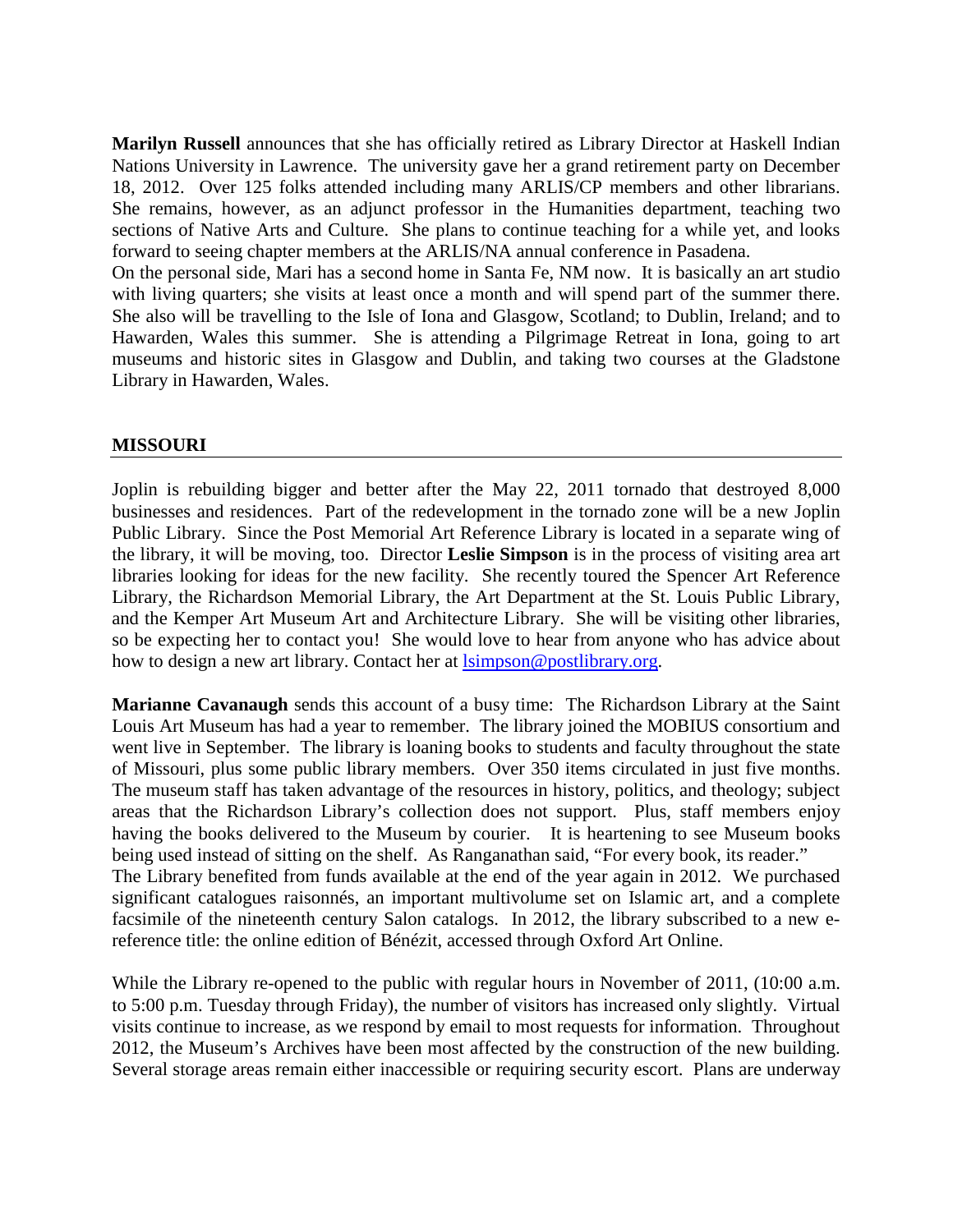to renovate the Museum's auditorium and lobby within the next two months. Access to the Library has been assured during this time, however messy it may become.

We are beginning the fourth year for the Members Book Club. This has been a very successful (and fun) collaboration with the Museum Membership department. We hope to continue the program and even grow it, when the Museum's auditorium becomes available in the Fall of 2013.

The Museum has announced that the grand opening of the new wing, designed by award winning architect, David Chipperfield, will be the weekend of June 28 – June 30, 2013. Now, there is a frenzy of art installation, both in the new building and in main, Cass Gilbert building. It is very exciting to see works of art which have been in storage for years return to the galleries. All the galleries have been repainted and reconsidered. A new gallery devoted to St. Louis artists opened recently. We would like to host a Central Plains meeting here to tour the new galleries. The Assistant Director for Education and Public Programs resigned to take a new position in New York, which leaves the Library reporting to the Deputy Director for External Affairs for the foreseeable future.

**M. J. Poehler**, Kansas City Art Institute, regrets that she will not be able to attend the annual conference this year, but announces that **Lora Farrell** is the new cataloging and digital services librarian at KCAI's Jannes Library. Lora joined KCAI in July, 2012. She holds an MLS from Emporia State and a BA from the University of Kansas. Lora's library experience includes stints with Kansas City, Kansas Public Libraries and the University of Kansas Libraries. She brings enthusiasm and a fantastic skill set to Jannes Library, as well as an affinity for working with KCAI students and faculty. Lora will be attending the annual conference of the MOBIUS Library Consortium in June.

From the Spencer Art Reference Library | Nelson-Atkins Museum of Art, **Marilyn Carbonell** announces that the library has received the Karen Gould Collection, a donated collection of rare medieval and renaissance materials. This collection was assembled by scholars Karen Keel Gould and Linda Ehrsam Voigts. The collection consists of 31 leaves from medieval manuscripts and early printed books, dating from the early 12th century to the mid-16th century. The collection is intended as a tool for teaching the medieval world in a larger sense, and the history of the book as a more specific focus. The collection will be highlighted in two sessions at the upcoming Mid-America Medieval Association Conference, 20-21 April 2013 at the University of Missouri-Kansas City. The collection is documented in *The Karen Gould Collection/ Spencer Art Reference Library/ The Nelson-Atkins Museum of Art*, 2013, a four-color 24-page illustrated overview booklet, written by Thomas Sullivan, OSB, and printed in the Printery at Conception Abbey, Missouri. A collection-level bibliographic record in OCLC and the local library catalog form access pathways to the collection.

This collection raises the research profile of the library through participation in the Digital Scriptorium, the online image database of medieval and renaissance manuscripts with the holdings from 45 research institutions. Images and full descriptions of all 31 leaves will be online in the Digital Scriptorium after June 2013; ten images are online now. One recent outcome from the exposure in the online Digital Scriptorium: a 15th century parchment leaf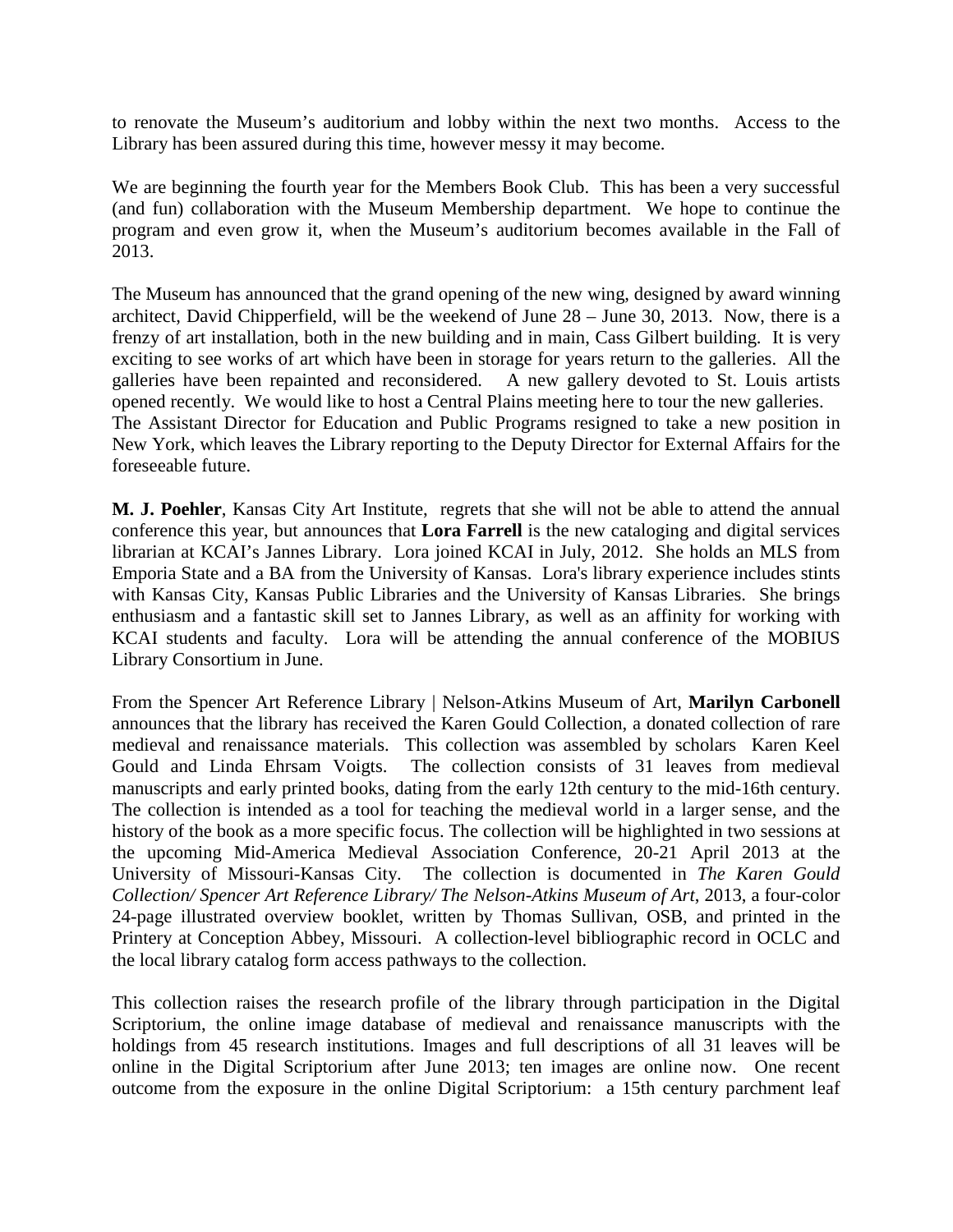from England (KGC 29) in this collection and three leaves at the University of California, Davis were found to be from the same manuscript and can now be "digitally" reunited for scholarly examination in the Digital Scriptorium ( [http://bancroft.berkeley.edu/digitalscriptorium/\)](http://bancroft.berkeley.edu/digitalscriptorium/). This project represents a successful partnership and collaboration with donors, scholars, libraries, and the scholarly community. If any libraries in the region would like a free copy of the booklet describing the collection, please contact Marilyn Carbonell, Head, Library Services, [mcarbonell@nelson-atkins.org.](mailto:mcarbonell@nelson-atkins.org)

Marilyn also reports that Library Research Guides on a variety of topics are regularly added to their webpage [\(www.nelson-atkins.org/education/LibraryGuide.cfm](http://www.nelson-atkins.org/education/LibraryGuide.cfm) ). Some guides support current Museum exhibitions and serve as a general introduction for the study of a topic, such as Contemporary Chinese Art or American Silver. Others are compiled based on requests from individual library users or groups, such as the Kansas City Print Society. The Library Guides are credited. Most of them are compiled by Roberta Wagener, Public Services Library Assistant, who also puts together the library displays.

The Library has contributed resources for in-gallery access to information using mounted iPads, such as The Civil War Sword, an interactive display; and for the April 2013 exhibition on the Cahn Silver Collection.

Check out and "friend" the Spencer Art Reference Library Facebook page, active since August 2012, for news about the library and its services. Library staff members are all encouraged to submit entries on interesting aspects – newly-cataloged books, new acquisitions, etc. Amelia Nelson, Public Services Librarian, is responsible for setting up this service.

On December 9, 2012, the Central Library of the St. Louis Public Library reopened after a twoyear closure for a \$70 million restoration and modernization. Crowds were shoulder-to-shoulder that first day, with many old friend patrons welcoming the staff, glad to have "their" library back. The Central collection and staff had moved back into the building in September and October. Public services staff spent many weeks shifting, organizing non-book collections, waiting for furniture, and doing many other tasks during that time. The library is now open four nights a week, and the first floor is open on Sunday afternoons (the Fine Arts room is on the second floor). The Fine Arts department now only carries materials on the visual arts – performing arts are elsewhere. Added to the mix, however, are many craft and decorative arts books that had not previously been part of the room. These include needlework and other textile arts, jewelry-making, paper crafts, fashion, home decorating, and much more. Most pertinent to Central Plains colleagues, perhaps, is the fact that the local artist, architect, and building materials are no longer in the department. They now are part of the new St. Louis Room, a department on the third floor where all things St. Louis are to be found.

This link includes seven photos of the library; the Fine Arts room is the sixth one: <http://news.stlpublicradio.org/post/st-louis-central-library-restoration-complete-reopens-public> Literally thousands of pictures have been taken of the building in the past few months; many can be seen on Google Images, should you wish to see more.